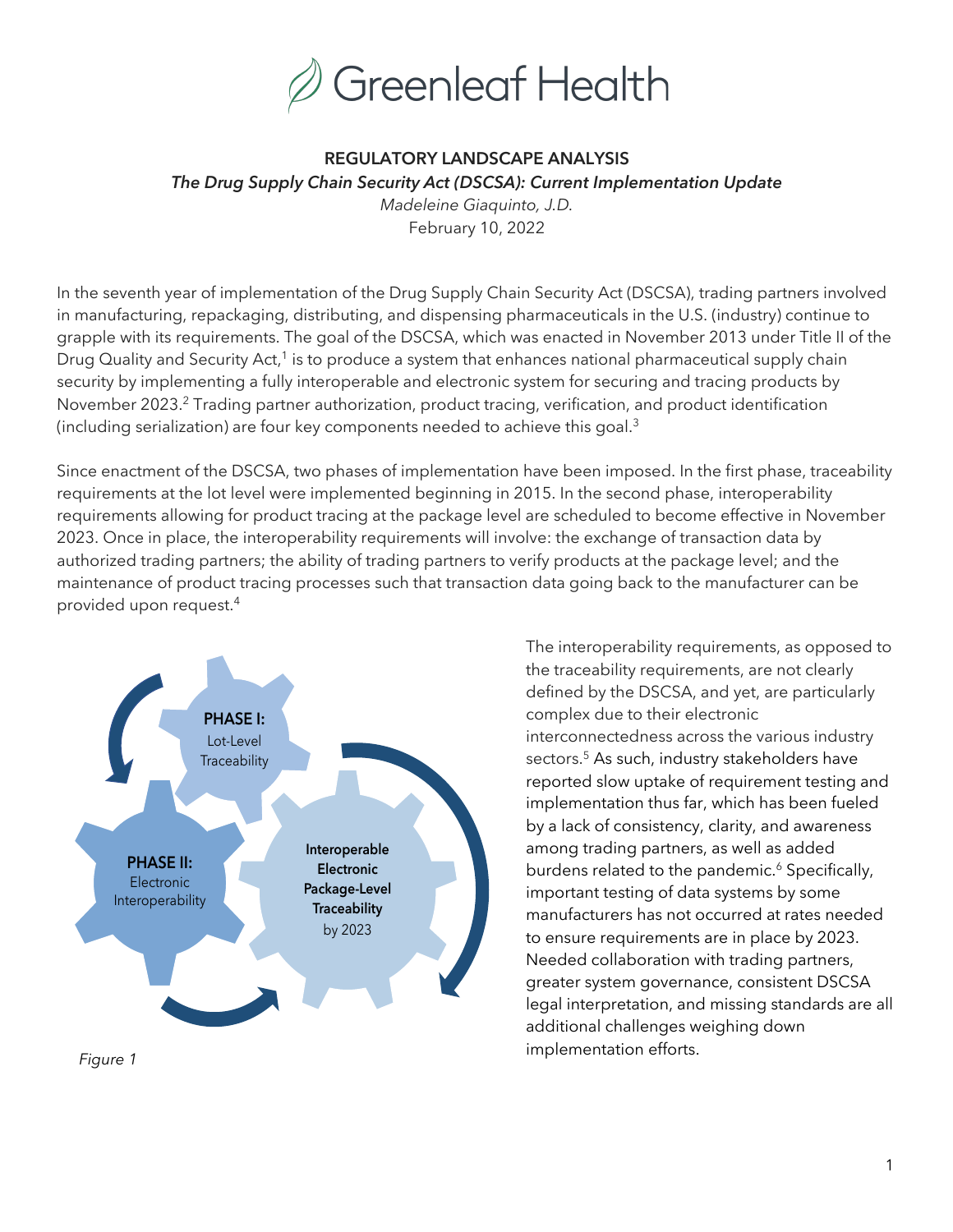#### **FDA Efforts to Support Industry Readiness**

To help enhance industry's overall readiness ahead of 2023, the Food and Drug Administration (FDA or Agency) released four guidance documents in June 2021 aimed at providing clarity and understanding around various DSCSA requirements.<sup>7</sup> These guidance documents are summarized in Figure 2 below. The Agency also hosted multiple webinars in 2021 outlining key DSCSA requirements and explaining its new guidance documents and how they fit into the overall 2023 implementation scheme. $^8$ 

#### **New Draft Guidance – Enhanced Drug Distribution Security at the Package Level Under the DSCSA**

Provides information about enhanced drug distribution system attributes, product tracing, and verification needed for enabling secure product tracing at the package level.

#### **Final Guidance – DSCSA Implementation: Identification of Suspect Product and Notification**

Provides examples of scenarios associated with heightened risks for suspect products entering the supply chain and notes the process for notifying FDA about a product determined to be illegitimate.

## **Revised Draft Guidance – Definitions of Suspect Product and Illegitimate Product for Verification Obligations Under the DSCSA**

Defines key terms for determining suspect and illegitimate products, assisting trading partners in complying with their verification obligations under the DSCSA.

## **Final Guidance – Product Identifiers Under the DSCSA Questions and Answers**

Provides recommendations for standardizing human- and machine-readable formats of product identifiers and examples of when the product identifier and other information should be included on product packaging.

*Figure 1 <sup>9</sup>*

Additionally, in February 2022, the FDA issued a proposed rule setting forth licensing standards for wholesale distributors and third-party logistics providers (3PLs), as mandated by the DSCSA.<sup>10</sup> A national licensing system for distributors and 3PLs falls under the law's key requirement that trading partners involved in the exchange of prescription drugs must be authorized such that they are appropriately registered or licensed to receive or transfer products. <sup>11</sup> Establishment of national licensing standards eliminates an existing patchwork of state standards and is meant to provide industry-wide uniformity to better ensure all trading partners along supply chains are appropriately qualified to distribute prescription drugs. Diverging from its initial position issued in a 2014 draft guidance, the FDA's proposed rule preempts state licensing laws that establish stricter standards, meaning that states can only continue licensing distributors and 3PLs if they match federal requirements.<sup>12</sup> Once the rule is finalized, wholesale distributors will have two years, and 3PLs will have one year, before requirements take effect. Stakeholders have until June 2022 to comment on the proposed rule.<sup>13</sup>

## **Remaining Implementation Challenges: A Need for Further Clarity and Alignment**

Despite new guidance and key implementation updates provided by the Agency, industry has continued to call for stronger alignment and the provision of more information around interoperability requirements. At a November 2021 public meeting,<sup>14</sup> industry stakeholders called for the finalization of draft quidance on standards for secure, interoperable exchanges of product data and the endorsement of the global GS-1 standard for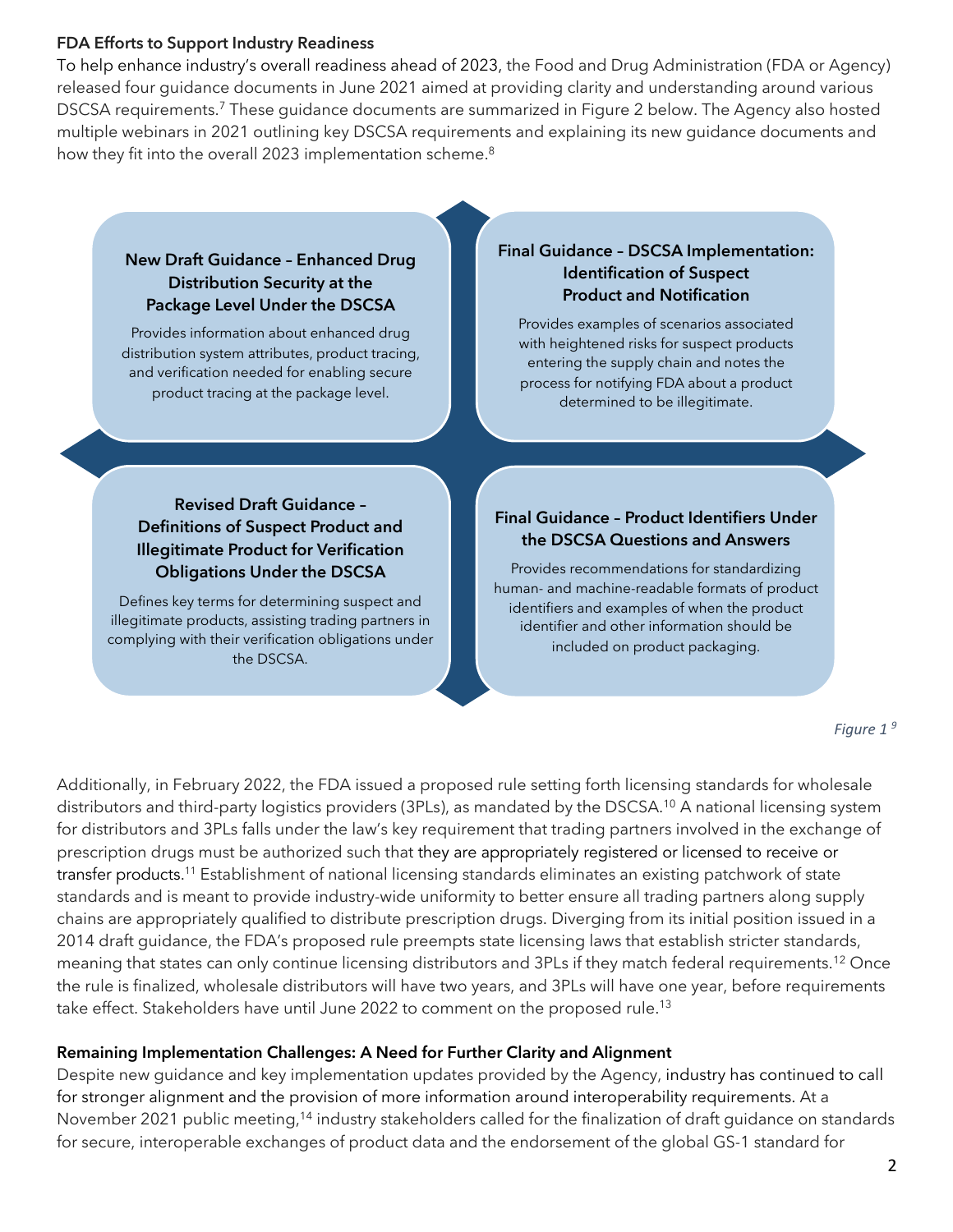creating and sharing transaction data, or Electronic Product Code Information Services (EPCIS). <sup>15</sup> The FDA has given assurance that finalized guidance is forthcoming. <sup>16</sup> The Federal Food, Drug, and Cosmetic Act, as amended by the DSCSA, mandates<sup>17</sup> that the FDA recommend data exchange standards that comply with those of widely recognized international organizations in order to facilitate the adoption of secure, interoperable, electronic data exchange along pharmaceutical distribution supply chains.<sup>18</sup> Draft guidance released in November 2014 recommended the use of EPCIS, but also mentioned other methods and standards that could be used as well. <sup>19</sup> The lack of a finalized standard recommendation has made many in industry reticent to begin implementing and testing data exchange systems, which are essential for ensuring systems are ready to go live in November 2023.

Additionally, in Fall 2021, a number of industry stakeholders submitted comments expressing concern for perceived inconsistencies between the track and trace system put forth in new draft guidance and the plain language of the DSCSA, as well as a lack of other important information about requirements for 2023 compliance. <sup>20</sup> The new draft guidance, *Enhanced Drug Distribution Security at the Package Level Under the DSCSA*, sets out the Agency's decision as to whether data security system structures should be centralized or distributed, backing a distributed/semi-distributed model based on the idea that this approach allows trading partners to maintain control over their own data.<sup>21</sup> Industry and other stakeholders disagree, however, as to whether this is the right approach for achieving interoperability. An August 2021 report from the International Coalition of Medicines Regulatory Authorities (ICMRA) promoted a centralized model as the "most efficient and simple" design for storing and reporting traceability data from multiple entities (although, the report also noted that "it is perfectly possible [...] to design a system with distributed databases where each originator stores their own data"). <sup>22</sup> In comments submitted to the new draft guidance docket, the Healthcare Distribution Alliance (HDA) stated that it did not believe a distributed or semi-distributed model is feasible, noting that what currently exists is "an ecosystem ... of *thousands* of privately owned and maintained systems that are all different" (emphasis added). $23$ 

Other comments submitted to the docket reiterated HDA's concerns with the new draft guidance, and also addressed concerns related to the sharing of proprietary information between trading partners and government authorities/other trading partners.<sup>24</sup> In calling for the withdrawal of the draft guidance, and noting discussed challenges and concerns, HDA and other stakeholders expressed uncertainty as to industry's ability to meet implementation requirements of the proposed electronic system in time for the 2023 deadline.<sup>25</sup> Despite this looming deadline, the FDA has maintained that its planned electronic, interoperable track and trace system will go live in November 2023. 26

### **Conclusion**

The FDA has stressed that a system for enhancing drug distribution security will need to be robust, yet flexible.<sup>27</sup> The Agency has also said it will leverage a range of coordinated mechanisms, such as: standardized data; standardized data exchanges; data analyses; investigations of suspect and illegitimate products; and other compliance guidance documents and enforcement tools.<sup>28</sup> The complexity involved in achieving full implementation of the DSCSA is apparent and has been exacerbated in recent years by the COVID-19 pandemic. Thus, greater industry understanding about requirements through additional guidance and communication from the FDA will be an important part of breaking down remaining challenges to full DSCSA implementation in 2023.

For strategic support in understanding FDA expectations regarding DSCSA implementation described in current and forthcoming guidance, or in understanding fundamental principles of DSCSA compliance, please do not hesitate to reach out to Brian Corrigan (brian.corrigan@greenleafhealth.com) to initiate a discussion with the Greenleaf Quality & Compliance Team.